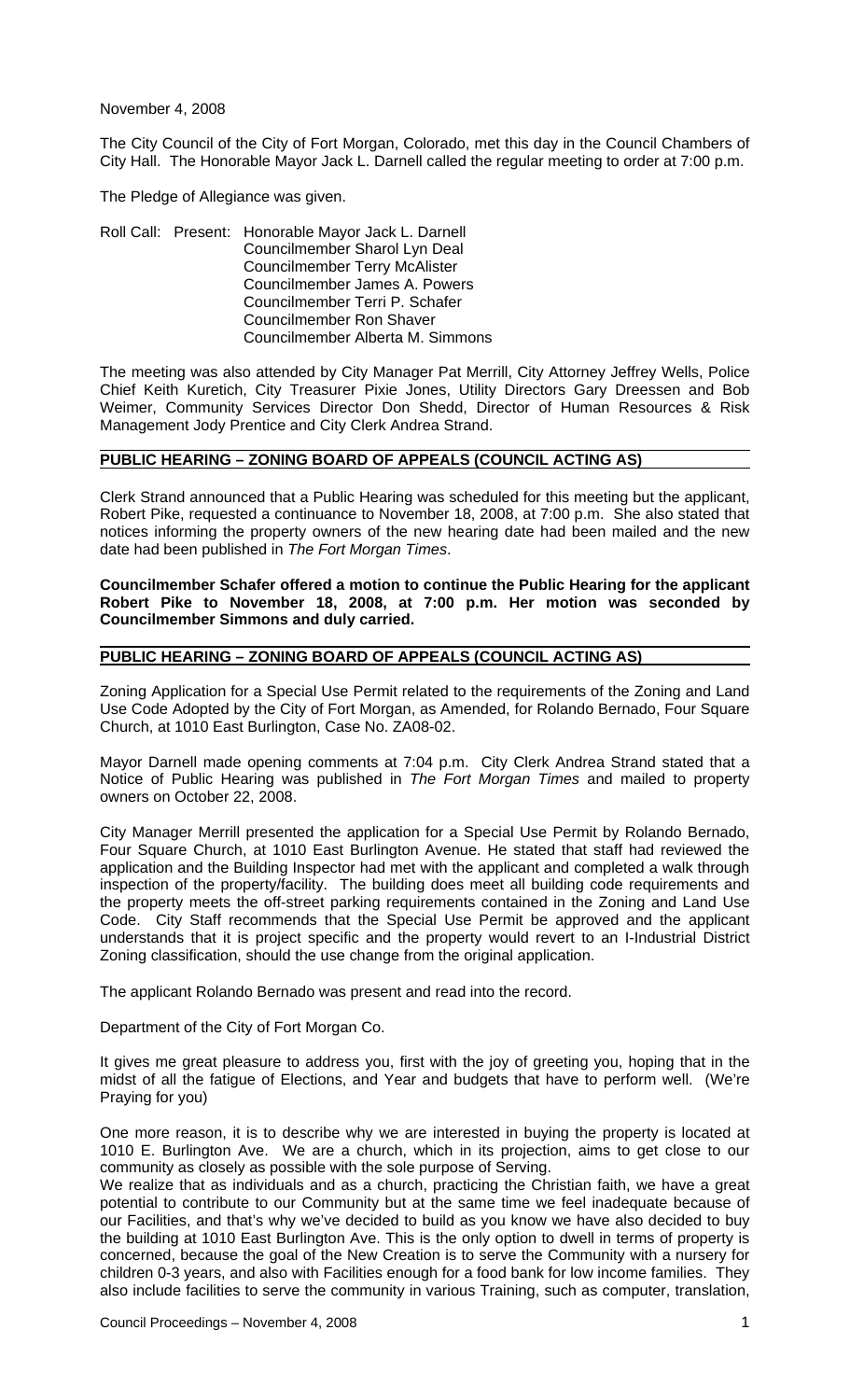and English classes, and so on….as we finish our major project, we will like to use the Building at 101 E. Burlington Ave., if the city allows us, for an expansion of a future pre-school and continue supporting our community.

The need for day care is necessary, because in our city the majority of families work around the clock.

And sometimes couples with young children face the problems of not having someone care for them.

Our community is growing and I believe we must prepare, here we are supporting our community, as pastor and congregation.

I want to thank you in advance for your attention to this letter and support that you can give us in all aspects, materials, moral and economic because we need it, I think if everyone put a bit We will build a better Morgan.

Atte. Pastors. Rolando Bernardo & Kathy. And Congregation

Mayor Darnell asked for any public comments or oral/written comments regarding the application. There were none.

Councilmember McAlister offered a motion to close the Public Hearing. His motion was seconded by Councilmember Schafer and duly carried.

### **Action on the Application**

Attorney Wells stated that the recommendation by City staff was to approve the Special Use Permit.

### **Councilmember Powers offered a motion to approve the Special Use Application of Four Square Church as presented. His motion was seconded by Councilmember McAlister and duly carried.**

Mayor Darnell announced that he would like to change the order of the agenda to allow the Discussion of the Costs Related to a City Wide Job Audit to be next.

### **DISCUSSION OF COSTS RELATED TO A CITY WIDE JOB AUDIT**

Director Prentice introduced Lorraine H. Trotter of Professional Management Solutions, Broomfield, Colorado, who could provide services for the City by conducting a manpower audit. She provided a brochure to Council which outlined her experience and other services offered by her company. She stated that the project would need to be made well known to the employees by way of a kickoff meeting with the employees. She would determine the job content of each job, review supervisory relationships and make recommendation for work capacity in positions. She would collect data through a formula and estimate the time it takes to complete duties. She would conduct on-sight interviews with one person in each job position. She completed a project for the City of Aurora related to development in that City and identified 13 positions that could be distributed to other departments. She felt it would take 90 days to complete this audit. She had conducted similar audits in Fort Collins, Estes Park, Commerce City, Silverthorne and Routt County.

 Director Prentice stated that she felt smaller departments would not have to be audited and this could save the City money, she estimated \$22,000 for this audit. Manager Merrill stated that this could be found in the existing budget.

 Discussion continued and Council felt if the dollars could be found in the budget, they agreed this manpower audit should be conducted.

# **PUBLIC HEARING ON THE PROPOSED 2009 BUDGET AND THE PROPOSED USE OF HIGHWAY USERS TRUST FUNDS**

Opening comments were made by Mayor Darnell at 7:31 pm. City Clerk Strand stated that a Notice of the Public Hearing was published in *The Fort Morgan Times* on October 25, 2008.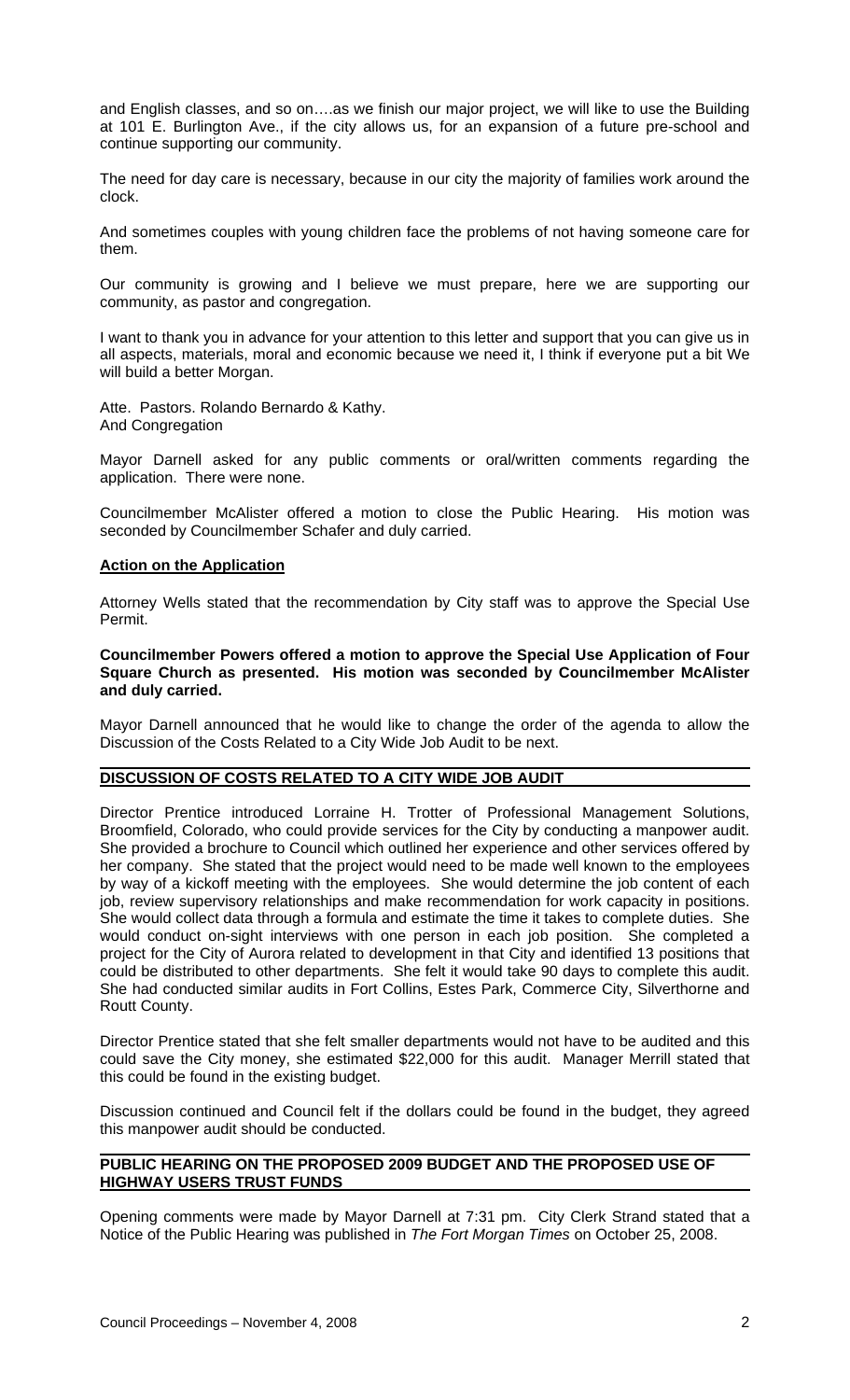City Manager Merrill explained that in 2009 there would be 27 weeks for payroll, which was reflected in the Budget presented tonight. Treasurer Jones explained that there were some changes in the Budget as previously presented, due to the Northern Integrated Supply Project.

There was no one present from the public and City Clerk Strand stated that she had not received any written comments from the public.

Comments by the Council were received. Councilmembers Simmons and Schafer felt uncomfortable receiving new information at the meeting without having time to review and compare to previous numbers. Councilmember Simmons wondered if the budget had been placed at the Library. Treasurer Jones stated that she had provided a copy to the Library and the City Clerk's Office, but she would distribute a corrected copy to each. It was also discussed to place a copy of the proposed budget on the City's web site for the public to view. Councilmember Powers had questions in the revenue areas and felt that Council may need two more meetings to discuss items. Discussion continued concerning the time requirements to approve the budget.

Attorney Wells offered that State law requires certification of the mill levy by Dec 15, 2008, and the budget approval is required by January 1, 2009.

### **Councilmember Schafer offered a motion to close the Public Hearing. Her motion was seconded by Councilmember McAlister and duly carried.**

### **FIRST READING OF AN ORDINANCE ENTITLED "AN ORDINANCE LEVYING A TAX UPON THE TAXABLE PROPERTY IN THE CITY OF FORT MORGAN, COLORADO, AND APPROPRIATING MONIES TO THE SEVERAL FUNDS OF SAID CITY"**

Treasurer Jones stated that there would be one correction to the Ordinance as presented. The total should be \$56,977,337. Discussion continued and Councilmembers stated that they had additional questions concerning the budget. Councilmembers are to provide their questions to City Manager Merrill and Treasurer Jones and they will provide answers to Council.

**Councilmember Simmons offered a motion to hold the First Reading of the 2009 Budget on November 18, 2008, with the Second and Final Reading to be December, 2, 2008. Her motion was seconded by Councilmember Shaver and duly carried.** 

#### **APPROVE THE REVISIONS TO THE CITY'S WELLNESS PROGRAM POLICY**

Director Prentice stated that the revisions to the City's Wellness Program Policy were presented at the October 28, 2008, work session and that this policy would go into effect January 1, 2009.

Councilmember Schafer offered a motion to approve the revisions to the City Wellness Policy as presented. Her motion was seconded by Councilmember Powers, said Policy being in words, letters and figures as follows, to-wit:

### **POLICY CONCERNING CITY CONTRIBUTION TO GROUP HEALTH CARE PLAN**

# **1.0 PURPOSE**

- 1.1 To set forth a general policy and procedure whereby an employee can maximize the City's contribution towards the group health care insurance premium for the employee or employee and family. Any reference herein to "employee" or "employee and family" shall include appointed officials and elected officials.
- 1.2 To establish a reasonable and standardized level of participation by employees, appointed officials and elected officials in recognized wellness activities in order for the employee to maximize the City's contribution towards the group health care insurance premiums for such persons.
- 1.3 To identify health needs and development of resources to meet those needs. To provide fitness and health care information and services. To help employees and their families maintain a healthier lifestyle. To decrease employee absenteeism and turnover, increase productivity, lower health insurance costs, reduce work related injuries and promote a healthier work environment.

# **2.0 SCOPE**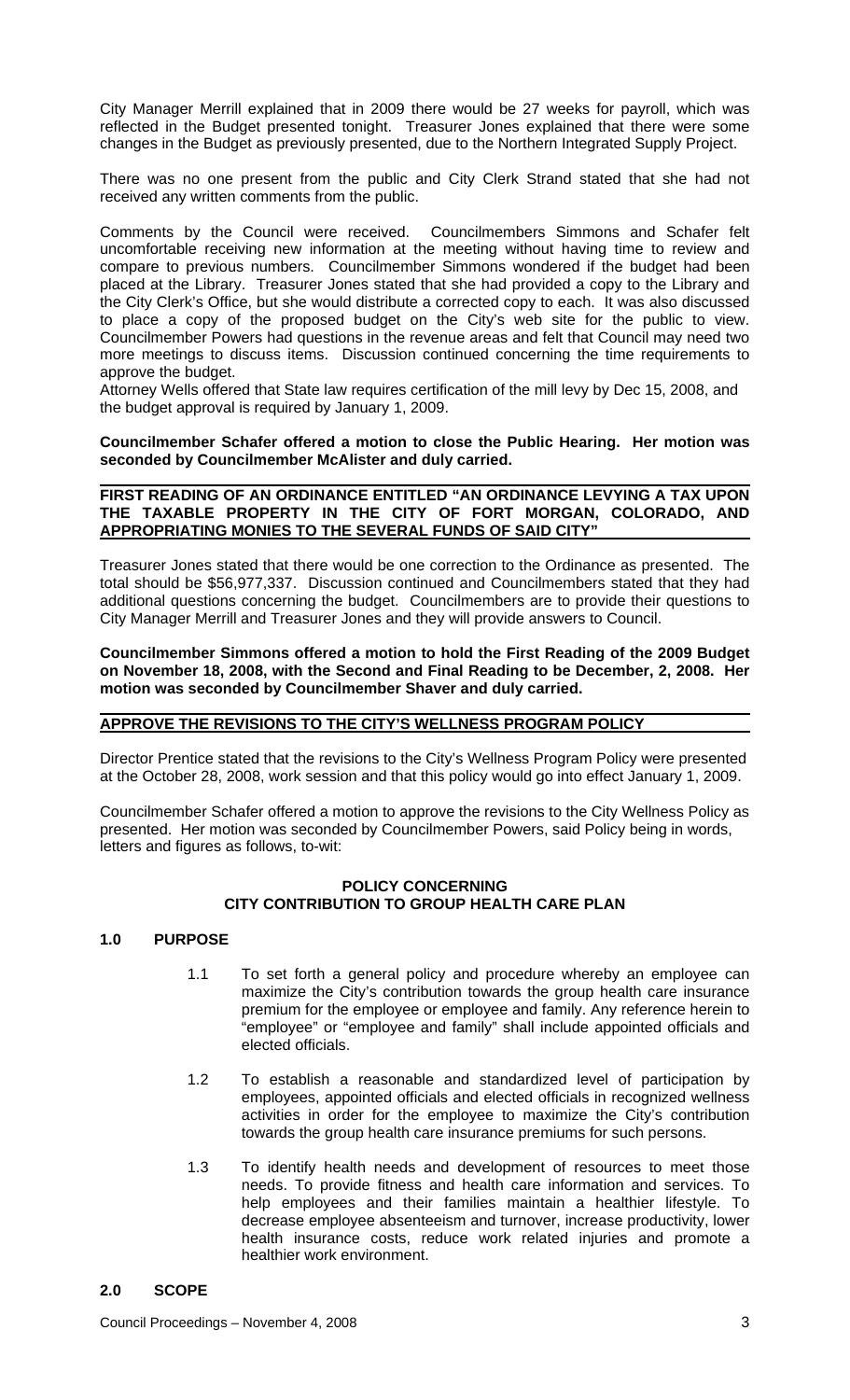- 2.1 This policy shall apply to all employees, appointed officials and elected officials who:
	- (a) Meet the requirements as an "Eligible Employee" as set forth in the City of Fort Morgan Group Health Care Plan.
	- (b) Include the spouse of the covered employee for coverage by the City's group health care insurance plan as a primary carrier. A spouse with secondary coverage provided by the City is exempt from participation.
	- (c) Wish to maximize the City's contribution towards the group health care insurance premium for the employee or employee and family.
- 2.2 If it is unreasonably difficult due to a medical condition or religious objection for the covered employee or non-exempt spouse to achieve the standards for the rewards under this program, or if it is medically inadvisable for either or both to attempt to achieve the standards for the rewards under this program, he/she should contact the Human Resources Department, who will work with the employee or non-exempt spouse to develop another way to qualify for the rewards. A doctor's verification of a medical condition may be required.
- 2.3 All information provided by any participant in the City of Fort Morgan Wellness Program shall be held in confidence in full compliance with all federal and state laws. Only the information necessary to establish participation requirements will be gathered.

### **3.0 POLICY**

3.1 The City of Fort Morgan shall not require the employee to pay the additional percentage identified below of the group health care insurance premium for the employee or employee and family, as defined by the group health care plan, and as defined in Section 2.0 of this Policy if they participate in wellness activities as outlined by this Policy.

 If a covered employee or non-exempt spouse chooses not to participate in the wellness activities as set forth in this Policy, the employee will be required to pay, as a payroll deduction, 20% of his/her elected group health care premium in addition to any other portion of the premium the employee may be required to pay, depending on the health care plan chosen by the employee. These rates are referred to herein as the non-participating employee contribution surcharge. At the end of each plan year employees will be given the opportunity to elect whether or not they want to participate in the wellness policy for the upcoming plan year.

 If the employee or non-exempt spouse fails to meet the minimum participation requirements by the end of the plan year, the employee will be required to pay the non-participating employee contribution surcharge during the following plan year as a payroll deduction, in addition to any other portion of the premium the employee may be required to pay based on the plan chosen by the employee. An employee must enroll each year in the wellness program to maximize the City's contribution for the following year, whether the employee was paying the non-participating employee contribution surcharge for the current year or not.

Employees hired during a plan year will have their group health care premium paid for by the City at the standard wellness program participant rates until the beginning of the next Group Health Insurance Plan Year, at which time they must elect whether or not to participate. Any decisions made by the Wellness Committee regarding this policy may be appealed in writing to City Council. The appeal must be submitted to the Wellness Committee within thirty days of their decision. The request for an appeal will then be given to the City Council for their review.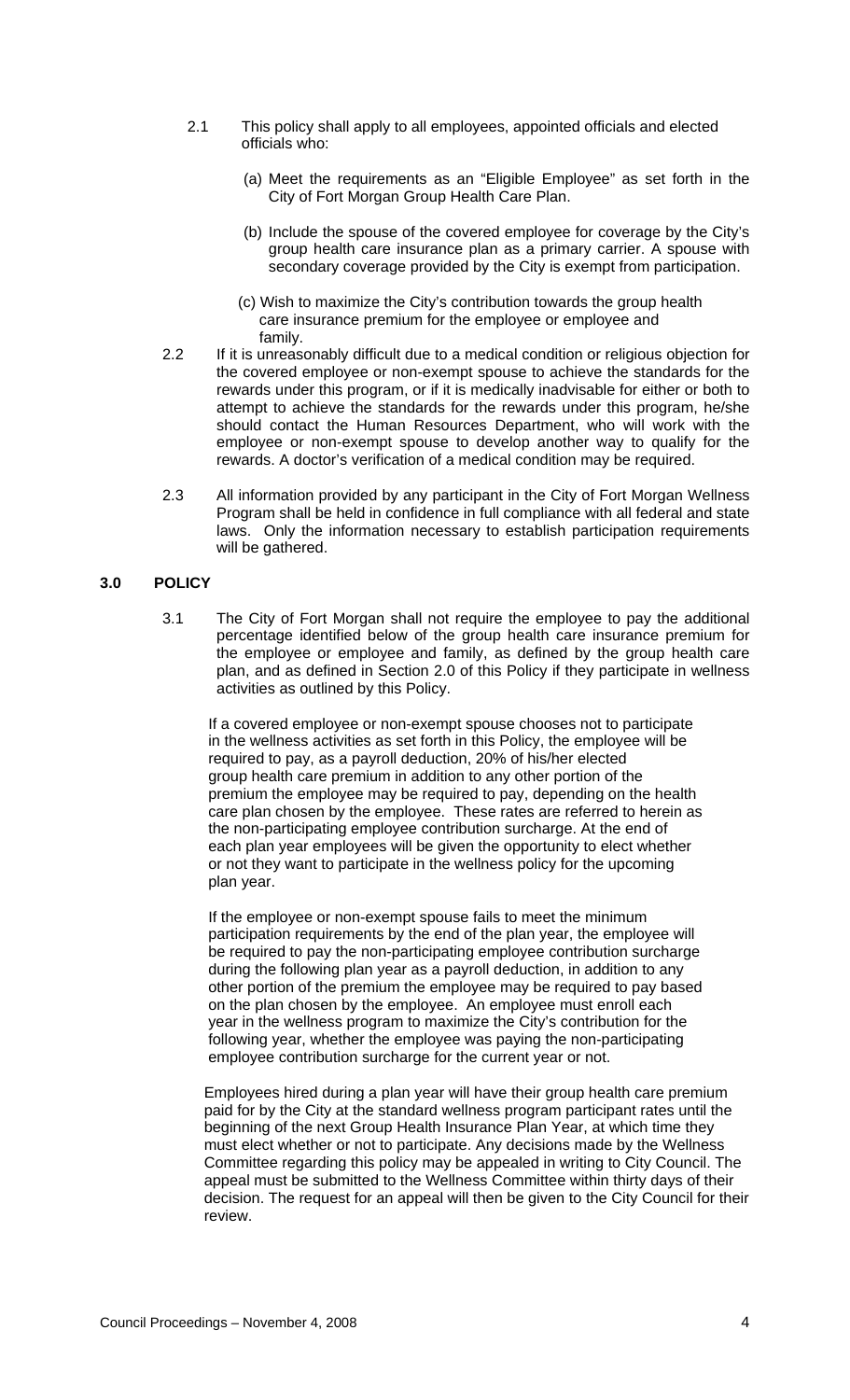# **3.2 PARTICIPATION GUIDELINES**

### **See Appendix I for the "ADMINISTRATIVE PROCESS" through which Participation will be monitored.**

# **4.0 PROCEDURES**

4.1 Election to participate in wellness activities may be made once a year during the open enrollment period for the group health care insurance plan. All participation documents must be channeled through each department's Wellness Committee representative or to the Human Resources Department.

# **5.0 DISTRIBUTION**

5.1 Holders of Employee Handbooks and Council Policy Books.

# **APPENDIX I – ADMINISTRATIVE PROCESS**

Participation Guidelines as of January 1, 2009

Each employee and non-exempt spouse must earn a minimum of 100 points through participation in documented activities defined under:

- Health Diagnostic Choices
- Physical Activity Choices
- Health Education Choices
- Additional Wellness Choices

Points may be achieved in any or all of the above categories. Upon reaching certain point levels beyond the minimum 100 points, a participant may qualify for special incentives, as outlined in the "Incentives for Active Participation" portion of Appendix I.

# **Category 1: Health Diagnostic Choices**

### *Note: No personally identifiable results of any such diagnostic activities will be received by the City of Fort Morgan.*

|                                                         |                                        | <b>Activity</b>                                                                               | <b>Points</b>              |  |  |  |
|---------------------------------------------------------|----------------------------------------|-----------------------------------------------------------------------------------------------|----------------------------|--|--|--|
|                                                         | (a)                                    | <b>CPMC Wellness CT Scans</b>                                                                 | 10 each                    |  |  |  |
| (b)                                                     | Complete an annual comprehensive blood |                                                                                               |                            |  |  |  |
|                                                         |                                        | draw (e.g. Complete metabolic profile and lipid panel).                                       |                            |  |  |  |
| 20<br>(c) Complete a Personal Health Evaluation Survey, |                                        |                                                                                               |                            |  |  |  |
| administered by a personal physician or other           |                                        |                                                                                               |                            |  |  |  |
| licensed or certified health care provider.             |                                        |                                                                                               |                            |  |  |  |
|                                                         |                                        |                                                                                               |                            |  |  |  |
|                                                         | (d)                                    | Complete an annual routine office visit physical                                              | 20                         |  |  |  |
|                                                         |                                        | or Department of Transportation (DOT) physical,                                               |                            |  |  |  |
| with a physician or certified health care provider.     |                                        |                                                                                               |                            |  |  |  |
|                                                         | (e)                                    | Have your blood pressure checked.                                                             | 2 per check<br>(Max of 20) |  |  |  |
|                                                         | (f)                                    | Other preventive health diagnostic activities such as<br>eye exams, dental exams, mammograms, | 10 per<br>(Max of 50)      |  |  |  |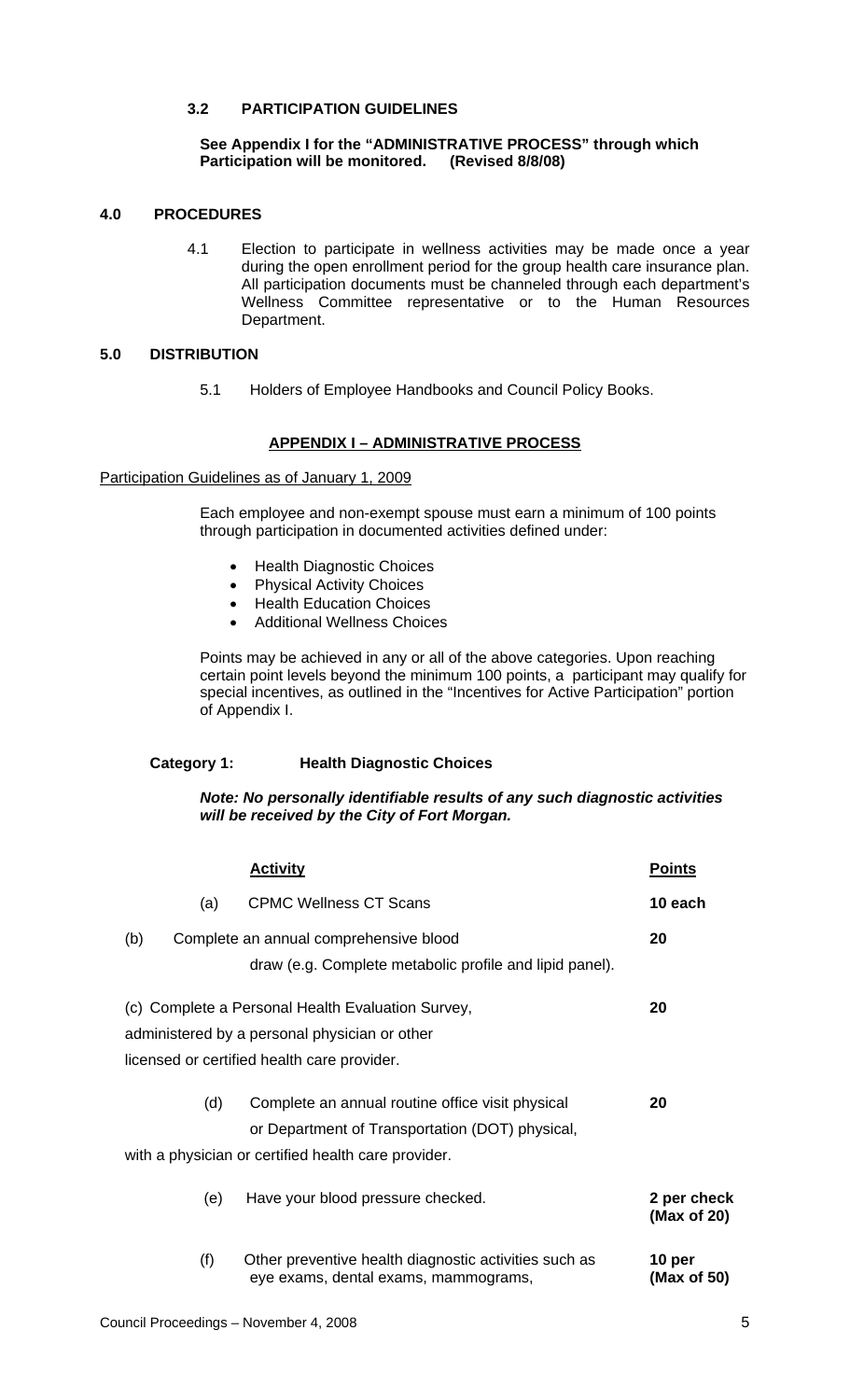colonoscopies, etc…..

 (g) Additional health diagnostic activities may be granted participation points. Requests must be submitted to the Wellness Committee for approval. Any program or activities must be able to be independently verified.

| Category 2:     | <b>Physical Activity Choices</b>                                                                                                          |                      |
|-----------------|-------------------------------------------------------------------------------------------------------------------------------------------|----------------------|
| <b>Activity</b> |                                                                                                                                           | <b>Points</b>        |
| (a)             | Documented exercise session at a                                                                                                          | 1 per session        |
|                 | Health club, Recreation Center, or on                                                                                                     | (Max of 50)          |
|                 | an individual basis. (A participation print-out                                                                                           |                      |
|                 | from a health club will satisfy as documentation.                                                                                         |                      |
|                 | Otherwise, the Exercise Log Sheet must be completed).                                                                                     |                      |
| (b)             | Participate in a community, City or other                                                                                                 | 5 per event          |
|                 | sponsored program or activity that includes                                                                                               |                      |
|                 | physical activity, i.e. walks &/or runs, weight                                                                                           |                      |
|                 | loss challenges.)                                                                                                                         |                      |
| (c)             | Involvement in an organized athletic league                                                                                               | 10                   |
|                 | (i.e. softball, baseball, bowling, basketball,                                                                                            |                      |
|                 | soccer, golf, or volunteering as a coach for any                                                                                          |                      |
|                 | such sport. This list is not all inclusive but                                                                                            |                      |
|                 | representative in nature.)                                                                                                                |                      |
| (d)             | Participation in department organized wellness                                                                                            | 10                   |
|                 | activities in order to promote better health.                                                                                             |                      |
|                 | All such programs must be approved by the                                                                                                 |                      |
|                 | <b>Wellness Committee.</b>                                                                                                                |                      |
| (e)             | Additional physical activities may be granted participation points.<br>Requests must be submitted to the Wellness Committee for approval. |                      |
| Category 3:     | <b>Health Education Choices</b>                                                                                                           |                      |
|                 | <b>Activity</b>                                                                                                                           | <b>Points</b>        |
| (a)             | Documented attendance at an informative/<br>educational presentation on a health or                                                       | 5 per<br>(Max of 20) |
|                 | wellness topic sponsored by the City or                                                                                                   |                      |
|                 | other organization i.e. wellness education                                                                                                |                      |
|                 | talks. (Must submit a brief paragraph on content).                                                                                        |                      |
|                 | (b) Viewing approved wellness videos                                                                                                      | 5 per                |
|                 | checked out through the Fort Morgan Library.                                                                                              | (Max of 20)          |
|                 | (Must submit a brief paragraph on content).                                                                                               |                      |
| (c)             | Reading a book on a Wellness topic                                                                                                        | 10 per               |
|                 | (Must submit at least 2 paragraphs on content)                                                                                            | (Max of 20)          |
| (d)             | Online research or internet class on a health topic.                                                                                      | 5 per                |
|                 | (Must submit a brief paragraph on content).                                                                                               | (Max of 20)          |
| (e)             | Obtain CPR Certification or recertify in                                                                                                  | 10                   |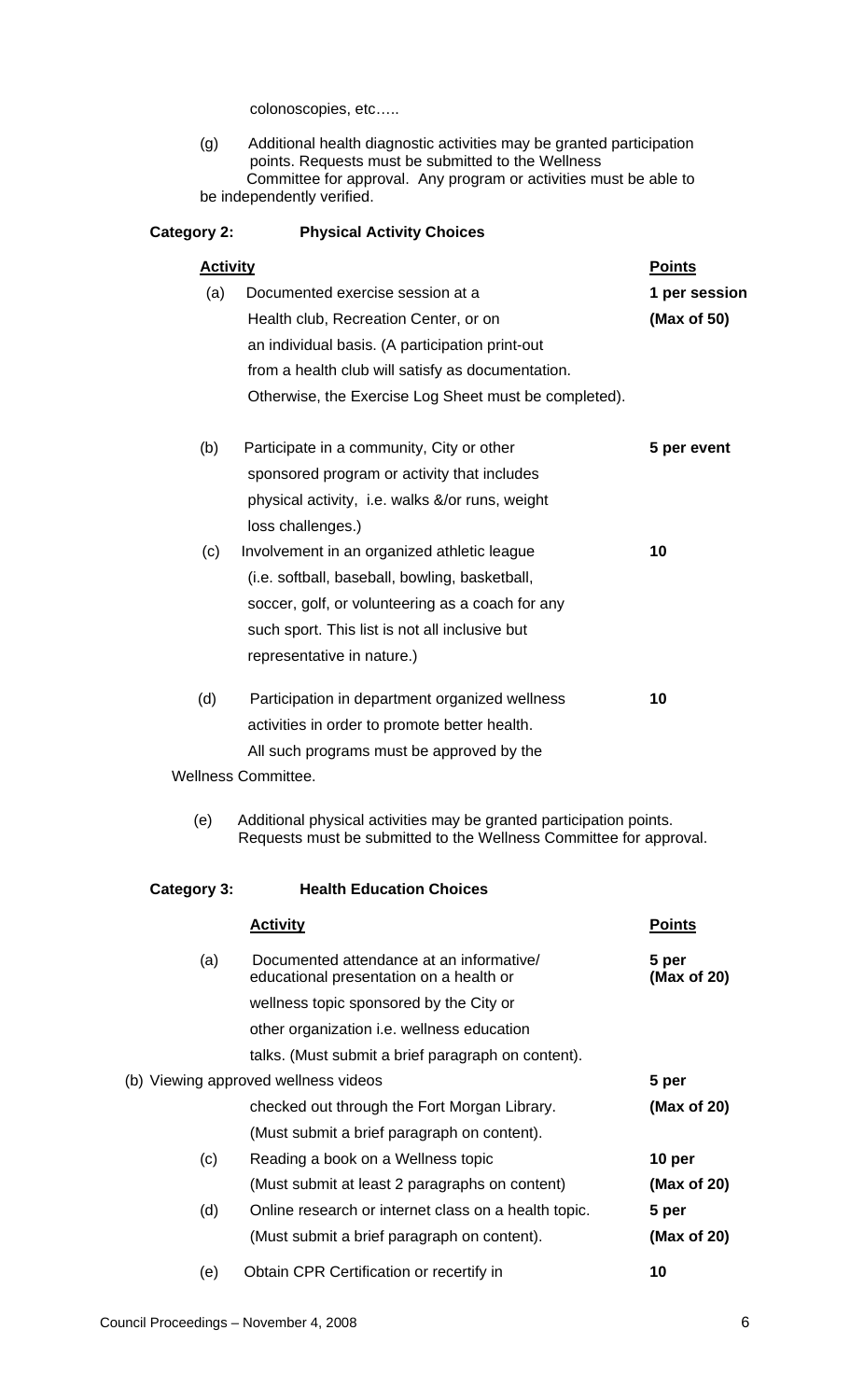| (f)                | the group health care insurance year.<br>Obtain First Aid Certification or recertify<br>in the group health care insurance year.                                                                                                                                                                    | 10                           |
|--------------------|-----------------------------------------------------------------------------------------------------------------------------------------------------------------------------------------------------------------------------------------------------------------------------------------------------|------------------------------|
|                    | (g) Documented participation in an individualized<br>or structured wellness program other                                                                                                                                                                                                           | 10                           |
|                    | than the City's program (e.g. smoking cessation,<br>weight loss, stress management, nutrition).<br>Self-monitored programs may qualify.                                                                                                                                                             |                              |
| (h)                | Participate in a Health Fair sponsored by<br>the City or other approved provider.                                                                                                                                                                                                                   | 10                           |
| (i)                | A yearly subscription to a health/fitness journal<br>or magazine (e.g. Men's Health, Prevention,<br>Healthy Living, Weight Watchers Magazine,<br>Men's Fitness, Woman's Fitness, Self, Better Nutrition,<br>etc (a photocopy of receipt or cover with address label<br>will serve as documentation. | 10                           |
| <b>Category 4:</b> | <b>Additional Wellness Choices</b>                                                                                                                                                                                                                                                                  |                              |
| <b>Activity</b>    | <u>Points</u>                                                                                                                                                                                                                                                                                       |                              |
| (a)                | Receive a flu shot or preventive vaccination 5 points per                                                                                                                                                                                                                                           | (Max of 15)                  |
| (b)                | Volunteerism: Assist an<br>organization in a community event<br>(document on volunteerism log).                                                                                                                                                                                                     | 5 point per<br>(Max of 10)   |
| (c)                | Social/Community Health: Regular<br>membership and/or participation in a<br>recognized community group or service<br>organization (e.g. Optimist Club, Kiwanis,<br>United Way, religious organization,                                                                                              | 10 points per<br>(Max of 10) |

# **INCENTIVES FOR ACTIVE PARTICIPATION**

community band or choir, etc.

- (a) The minimum required point level to obtain group health insurance coverage paid at the maximum level is 100 points, which can be earned in any combination of points from the four categories (diagnostic, physical activity, health education, and additional wellness choices).
- (b) Participants who earn between 110-140 total points will be entered into a drawing to win \$40 in Chamber Bucks (1 chance for every 10 points earned over 100 up to the maximum of 4 entries per participant). 3 prizes will be awarded.
- (c) Each participant who earns 150 points will receive \$50 in Chamber Bucks.
- (d) For every 10 points over 150 that are earned, the participant's name will be entered into the GRAND PRIZE drawing. 1 prize will be awarded, and the winner may choose from the following options:
	- 1. A one-year membership to the health club of choice
	- 2. Travel voucher in an equivalent dollar amount travel voucher
	- 3. Chamber Bucks in an equivalent dollar amount
- (e) Highest Point Award The participant with the total highest valid points will receive a certificate of achievement and a traveling trophy for a year.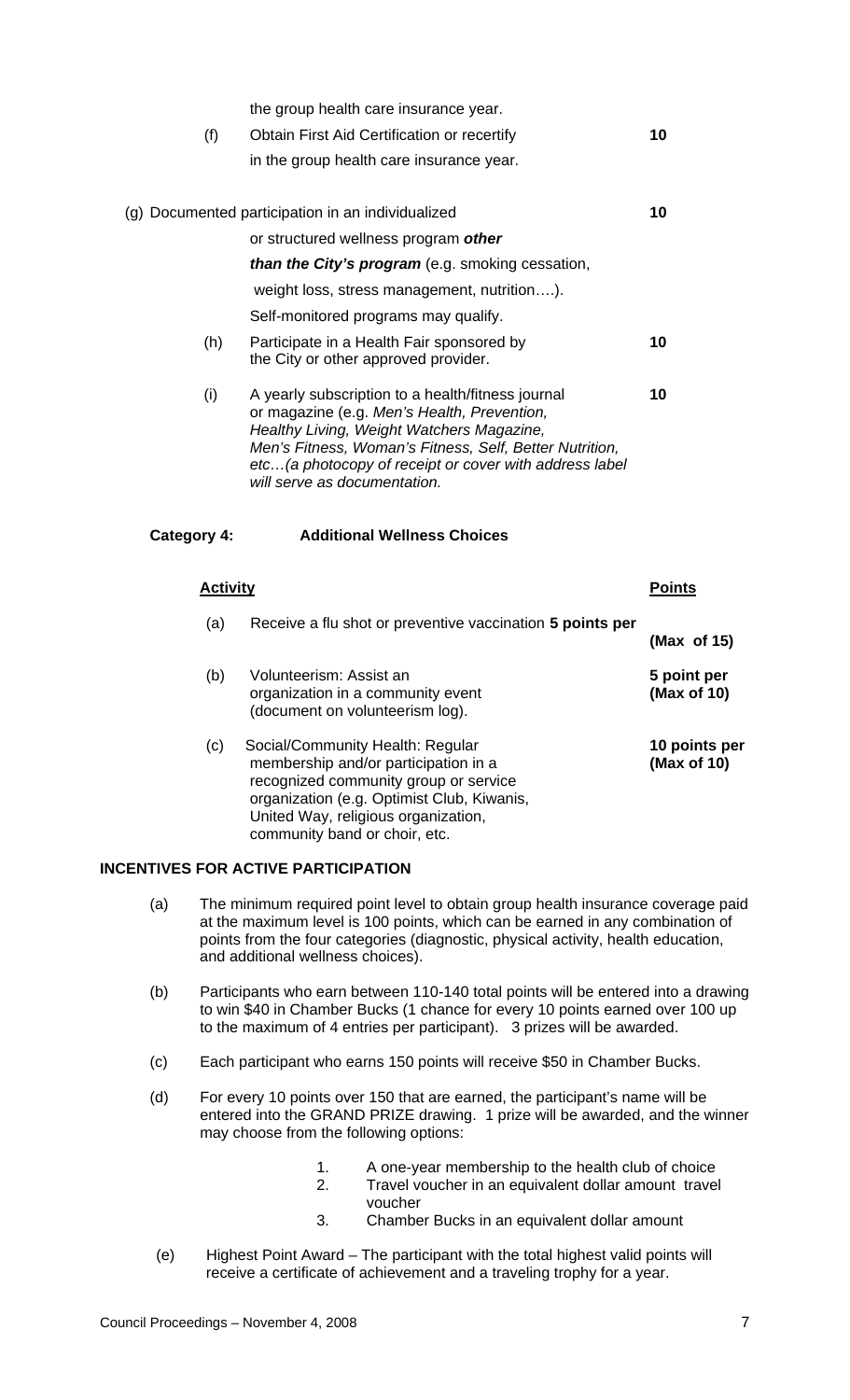NOTE: All prizes/incentives are subject to yearly budget approval by City Council

Certified By: */s/ Andrea J. Strand* City Clerk

PASSED, APPROVED AND ADOPTED this 4<sup>th</sup> day of November, 2008, the vote upon roll call being as follows: Mayor Darnell; Councilmembers, Deal, McAlister, Powers, Schafer, Shaver and Simmons. Nays: none.

### **CONSENT AGENDA**

Clerk Strand presented the Consent Agenda for Council consideration. Councilmember Simmons offered a Resolution to approve the Consent Agenda as presented, and moved for its adoption. Her motion was seconded by Councilmember Shaver; said Consent Agenda being in words, letters and figures as follows, to wit:

- A. Approve the corrected minutes from the October 7, 2008, regular meeting.
- B. Approve the minutes from the October 14, 2008, special meeting.
- C. Approve the minutes from the October 14, 2008, special meeting of the Board of Directors of the Riverview Commons General Improvement District.
- D. Approve the minutes from the October 21, 2008, regular meeting.
- E. Authorize the Mayor to sign a Resolution to Execute the Amendment to the City of Fort Morgan Police Department Restated Money Purchase Pension Plan.

### **RESOLUTION NO. 08 11 01**

#### **AUTHORIZING THE MAYOR TO EXECUTE THE AMENDMENT TO THE CITY OF FORT MORGAN POLICE DEPARTMENT RESTATED MONEY PURCHASE PENSION PLAN**

WHEREAS, the City of Fort Morgan, Colorado (the "Employer") has previously adopted and maintains the City of Fort Morgan Police Department Restated Money Purchase Pension Plan (the "Plan");

WHEREAS, Section 9.02 of the Plan provides that the Employer may amend the Plan at any time; and,

WHEREAS, the active Plan participants have approved this Amendment, by an affirmative vote of at least 65% of the active Plan participants.

NOW, THEREFORE, BE IT RESOLVED BY THE CITY COUNCIL OF THE CITY OF FORT MORGAN, COLORADO:

SECTION 1: The Mayor is hereby authorized to execute the AMENDMENT TO THE CITY OF FORT MORGAN POLICE DEPARTMENT RESTATED MONEY PURCHASE PENSION PLAN, in the form attached hereto.

PASSED, APPROVED AND ADOPTED this 4<sup>th</sup> day of November, 2008.

Ayes: Mayor Darnell; Councilmembers Deal, McAlister, Powers, Schafer, Shaver and Simmons.

Nays: None.

CITY COUNCIL OF THE CITY OF FORT MORGAN, COLORADO

BY: /s/ Jack Darnell, Mayor

ATTEST:

/s/ Andrea Strand, City Clerk

STATE OF COLORADO ) COUNTY OF MORGAN ) ss. CERTIFICATE CITY OF FORT MORGAN

Council Proceedings – November 4, 2008 8